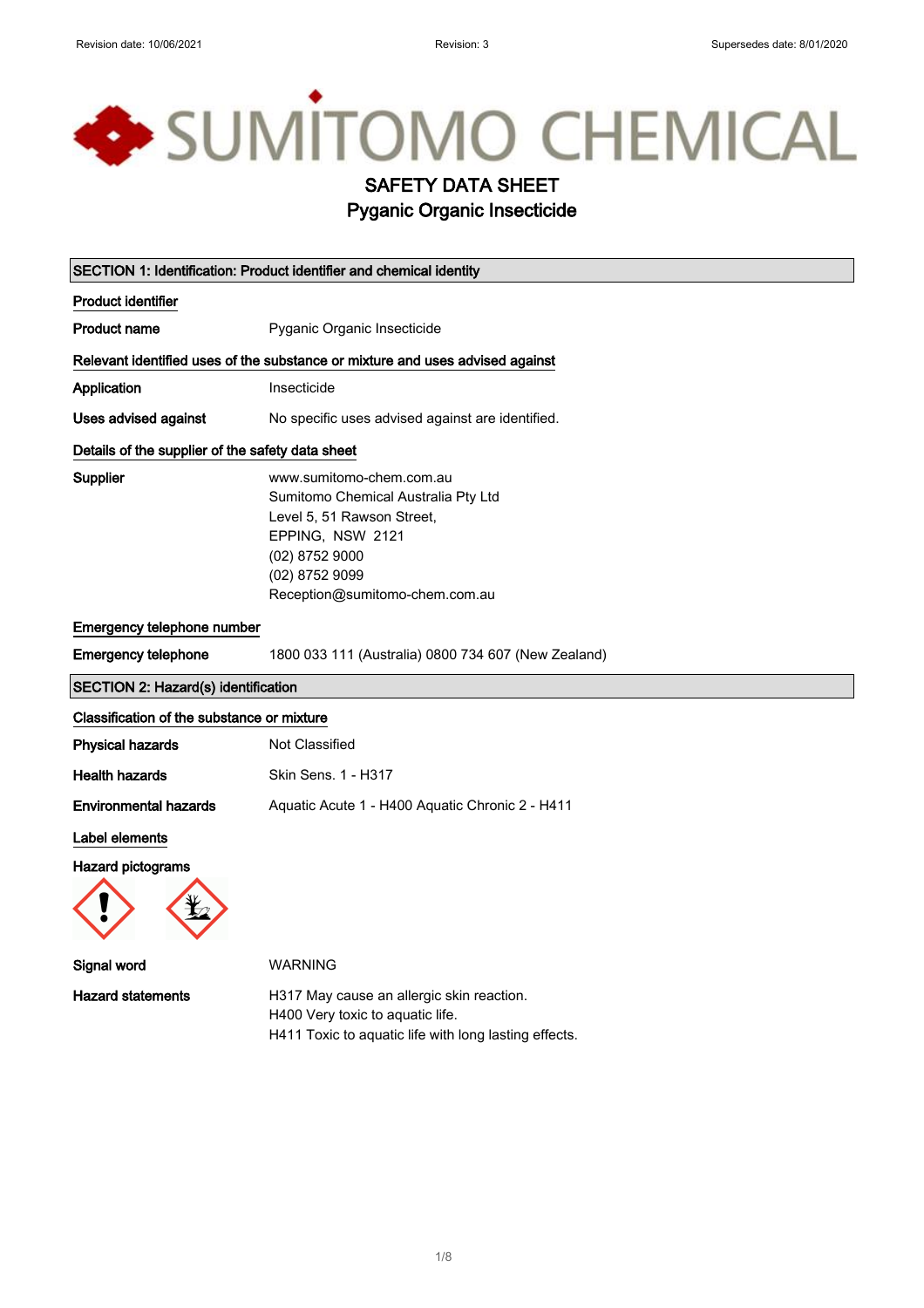| <b>Precautionary statements</b> | P261 Avoid breathing vapour/spray.<br>P272 Contaminated work clothing should not be allowed out of the workplace.<br>P273 Avoid release to the environment.<br>P280 Wear protective gloves/ protective clothing/ eye protection/ face protection.<br>P302+P352 IF ON SKIN: Wash with plenty of soap and water.<br>P321 Specific treatment (see medical advice on this label).<br>P333+P313 If skin irritation or rash occurs: Get medical advice/ attention.<br>P362+P364 Take off contaminated clothing and wash before reuse. |
|---------------------------------|---------------------------------------------------------------------------------------------------------------------------------------------------------------------------------------------------------------------------------------------------------------------------------------------------------------------------------------------------------------------------------------------------------------------------------------------------------------------------------------------------------------------------------|
|                                 | P391 Collect spillage.<br>P501 Dispose of contents/ container in accordance with national regulations.                                                                                                                                                                                                                                                                                                                                                                                                                          |

#### Other hazards

This product does not contain any substances classified as PBT (persistent, bioaccumulative and toxic) or vPvB (very persistent and very bioaccumulative).

#### SECTION 3: Composition and information on ingredients

#### Substances

### Other, non-hazardous ingredients 60-100%

CAS number: —

#### Pyrethrins 1.4%

CAS number: 8003-34-7

Product name Pyganic Organic Insecticide

| <b>SECTION 4: First aid measures</b>                        |                                                                                                                                                                                                                                                                                                                            |  |  |
|-------------------------------------------------------------|----------------------------------------------------------------------------------------------------------------------------------------------------------------------------------------------------------------------------------------------------------------------------------------------------------------------------|--|--|
|                                                             | Description of first aid measures                                                                                                                                                                                                                                                                                          |  |  |
| <b>General information</b>                                  | If poisoning occurs, contact a doctor or Poisons Information Centre (Phone Australia 131126;<br>New Zealand 0800 764 766), and follow the advice given. Show this Safety Data Sheet to a<br>doctor.                                                                                                                        |  |  |
| Inhalation                                                  | Move affected person to fresh air and keep warm and at rest in a position comfortable for<br>breathing. Loosen tight clothing such as collar, tie or belt. Get medical attention if symptoms<br>are severe or persist.                                                                                                     |  |  |
| Ingestion                                                   | Rinse mouth thoroughly with water. Get medical advice/attention if you feel unwell. Do not<br>induce vomiting unless under the direction of medical personnel.                                                                                                                                                             |  |  |
| <b>Skin Contact</b>                                         | It is important to remove the substance from the skin immediately. In the event of any<br>sensitisation symptoms developing, ensure further exposure is avoided. Remove<br>contamination with soap and water or recognised skin cleansing agent. Get medical attention<br>if symptoms are severe or persist after washing. |  |  |
| Eye contact                                                 | Rinse with water. Get medical attention if any discomfort continues.                                                                                                                                                                                                                                                       |  |  |
| <b>Protection of first aiders</b>                           | First aid personnel should wear appropriate protective equipment during any rescue.                                                                                                                                                                                                                                        |  |  |
| Most important symptoms and effects, both acute and delayed |                                                                                                                                                                                                                                                                                                                            |  |  |
| General information                                         | The severity of the symptoms described will vary dependent on the concentration and the<br>length of exposure.                                                                                                                                                                                                             |  |  |
| Inhalation                                                  | No specific symptoms known.                                                                                                                                                                                                                                                                                                |  |  |
| Ingestion                                                   | May cause sensitisation or allergic reactions in sensitive individuals.                                                                                                                                                                                                                                                    |  |  |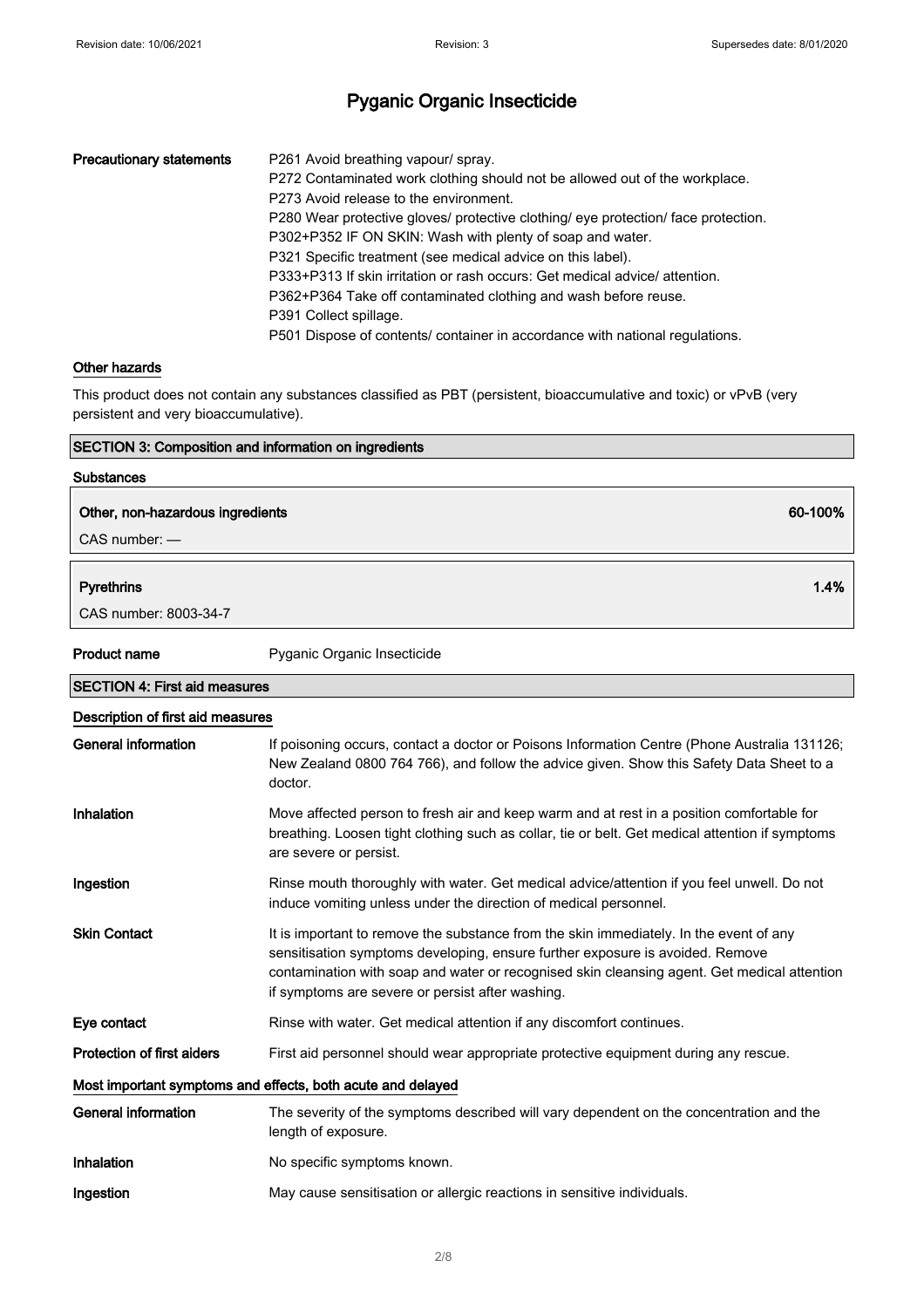| Skin contact                                          | May cause skin sensitisation or allergic reactions in sensitive individuals.                                                                                                                                                                                                                                                                                                                                                                                                                                                                                                                                                                                                                                                               |  |
|-------------------------------------------------------|--------------------------------------------------------------------------------------------------------------------------------------------------------------------------------------------------------------------------------------------------------------------------------------------------------------------------------------------------------------------------------------------------------------------------------------------------------------------------------------------------------------------------------------------------------------------------------------------------------------------------------------------------------------------------------------------------------------------------------------------|--|
| Eye contact                                           | No specific symptoms known. May be slightly irritating to eyes.                                                                                                                                                                                                                                                                                                                                                                                                                                                                                                                                                                                                                                                                            |  |
|                                                       | Indication of any immediate medical attention and special treatment needed                                                                                                                                                                                                                                                                                                                                                                                                                                                                                                                                                                                                                                                                 |  |
| Notes for the doctor                                  | Treat symptomatically. May cause sensitisation or allergic reactions in sensitive individuals.                                                                                                                                                                                                                                                                                                                                                                                                                                                                                                                                                                                                                                             |  |
| <b>SECTION 5: Firefighting measures</b>               |                                                                                                                                                                                                                                                                                                                                                                                                                                                                                                                                                                                                                                                                                                                                            |  |
| <b>Extinguishing media</b>                            |                                                                                                                                                                                                                                                                                                                                                                                                                                                                                                                                                                                                                                                                                                                                            |  |
| Suitable extinguishing media                          | The product is not flammable. Extinguish with alcohol-resistant foam, carbon dioxide, dry<br>powder or water fog. Use fire-extinguishing media suitable for the surrounding fire.                                                                                                                                                                                                                                                                                                                                                                                                                                                                                                                                                          |  |
| Unsuitable extinguishing<br>media                     | Do not use water jet as an extinguisher, as this will spread the fire.                                                                                                                                                                                                                                                                                                                                                                                                                                                                                                                                                                                                                                                                     |  |
| Special hazards arising from the substance or mixture |                                                                                                                                                                                                                                                                                                                                                                                                                                                                                                                                                                                                                                                                                                                                            |  |
| Specific hazards                                      | Containers can burst violently or explode when heated, due to excessive pressure build-up.                                                                                                                                                                                                                                                                                                                                                                                                                                                                                                                                                                                                                                                 |  |
| <b>Hazardous combustion</b><br>products               | Thermal decomposition or combustion products may include the following substances:<br>Harmful gases or vapours.                                                                                                                                                                                                                                                                                                                                                                                                                                                                                                                                                                                                                            |  |
| Advice for firefighters                               |                                                                                                                                                                                                                                                                                                                                                                                                                                                                                                                                                                                                                                                                                                                                            |  |
| Protective actions during<br>firefighting             | Avoid breathing fire gases or vapours. Evacuate area. Cool containers exposed to heat with<br>water spray and remove them from the fire area if it can be done without risk. Cool containers<br>exposed to flames with water until well after the fire is out. If a leak or spill has not ignited, use<br>water spray to disperse vapours and protect men stopping the leak. Avoid discharge to the<br>aquatic environment. Control run-off water by containing and keeping it out of sewers and<br>watercourses. If risk of water pollution occurs, notify appropriate authorities.                                                                                                                                                       |  |
| Special protective equipment<br>for firefighters      | Wear positive-pressure self-contained breathing apparatus (SCBA) and appropriate protective<br>clothing. Firefighter's clothing conforming to Australia/New Zealand Standards AS/NZS 4967<br>(for clothing) AS/NZS 1801 (for helmets), AS/NZS 4821 (for protective boots), AS/NZS 1801<br>(for protective gloves) will provide a basic level of protection for chemical incidents.                                                                                                                                                                                                                                                                                                                                                         |  |
| <b>Hazchem Code</b>                                   | 3Z                                                                                                                                                                                                                                                                                                                                                                                                                                                                                                                                                                                                                                                                                                                                         |  |
| <b>SECTION 6: Accidental release measures</b>         |                                                                                                                                                                                                                                                                                                                                                                                                                                                                                                                                                                                                                                                                                                                                            |  |
|                                                       | Personal precautions, protective equipment and emergency procedures                                                                                                                                                                                                                                                                                                                                                                                                                                                                                                                                                                                                                                                                        |  |
| <b>Personal precautions</b>                           | Wear protective clothing as described in Section 8 of this safety data sheet. No action shall be<br>taken without appropriate training or involving any personal risk.                                                                                                                                                                                                                                                                                                                                                                                                                                                                                                                                                                     |  |
| <b>Environmental precautions</b>                      |                                                                                                                                                                                                                                                                                                                                                                                                                                                                                                                                                                                                                                                                                                                                            |  |
| <b>Environmental precautions</b>                      | Avoid discharge into drains or watercourses or onto the ground. Avoid discharge to the<br>aquatic environment.                                                                                                                                                                                                                                                                                                                                                                                                                                                                                                                                                                                                                             |  |
| Methods and material for containment and cleaning up  |                                                                                                                                                                                                                                                                                                                                                                                                                                                                                                                                                                                                                                                                                                                                            |  |
| Methods for cleaning up                               | Wear protective clothing as described in Section 8 of this safety data sheet. Clear up spills<br>immediately and dispose of waste safely. Small Spillages: Collect spillage. Large Spillages:<br>Absorb spillage with non-combustible, absorbent material. The contaminated absorbent may<br>pose the same hazard as the spilled material. Collect and place in suitable waste disposal<br>containers and seal securely. Label the containers containing waste and contaminated<br>materials and remove from the area as soon as possible. Flush contaminated area with plenty<br>of water. Wash thoroughly after dealing with a spillage. Dangerous for the environment. Do<br>not empty into drains. For waste disposal, see Section 13. |  |

Reference to other sections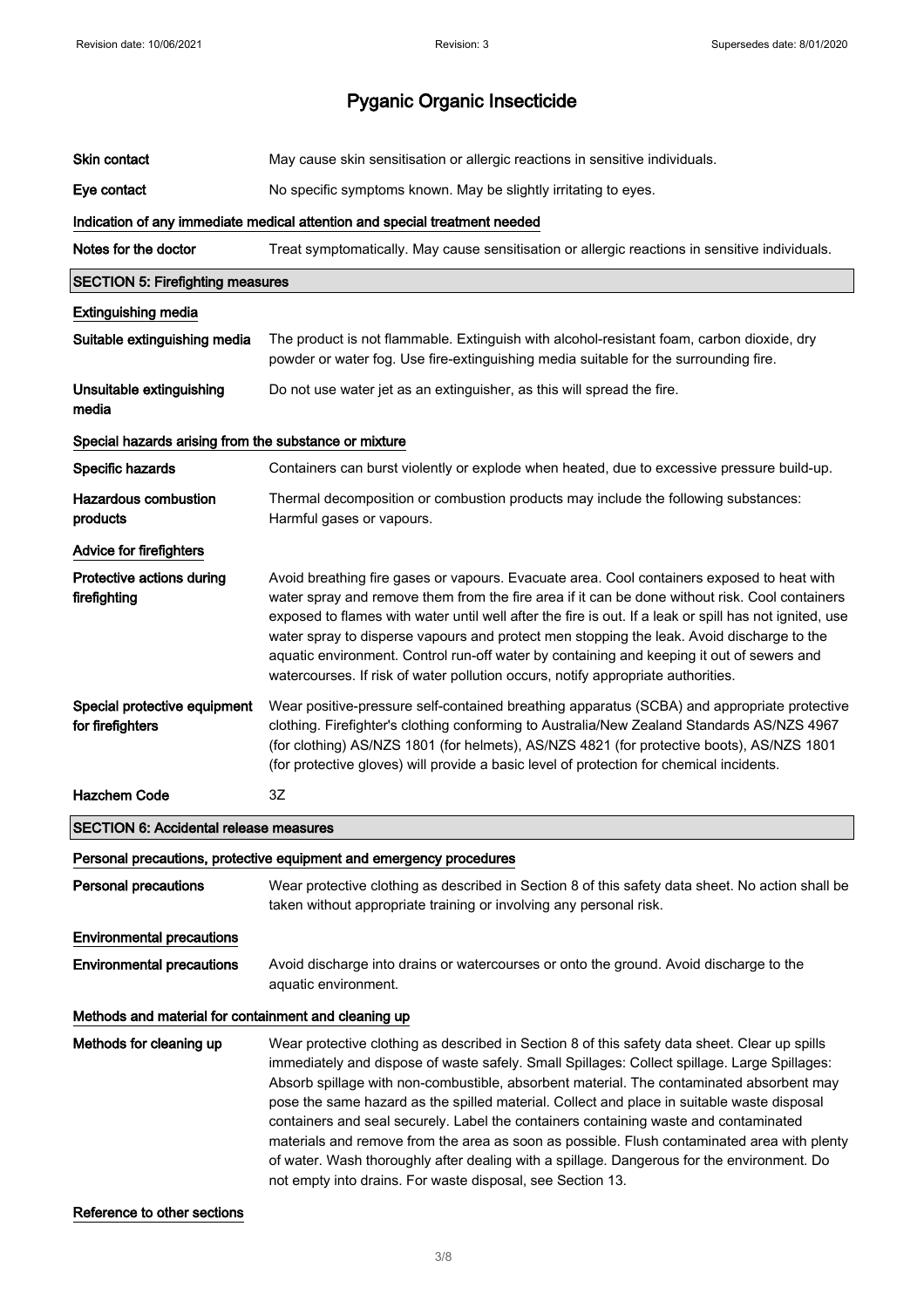| Reference to other sections                                  | For personal protection, see Section 8. See Section 11 for additional information on health<br>hazards. See Section 12 for additional information on ecological hazards. For waste disposal,<br>see Section 13.                                                                                                                                                                                                                                                                                                   |
|--------------------------------------------------------------|-------------------------------------------------------------------------------------------------------------------------------------------------------------------------------------------------------------------------------------------------------------------------------------------------------------------------------------------------------------------------------------------------------------------------------------------------------------------------------------------------------------------|
|                                                              | SECTION 7: Handling and storage, including how the chemical may be safely used                                                                                                                                                                                                                                                                                                                                                                                                                                    |
| Precautions for safe handling                                |                                                                                                                                                                                                                                                                                                                                                                                                                                                                                                                   |
| Usage precautions                                            | Wear protective clothing as described in Section 8 of this safety data sheet. Keep away from<br>food, drink and animal feeding stuffs. Handle all packages and containers carefully to<br>minimise spills. Keep container tightly sealed when not in use. Avoid the formation of mists.<br>Avoid discharge to the aquatic environment. Do not handle until all safety precautions have<br>been read and understood. Do not handle broken packages without protective equipment. Do<br>not reuse empty containers. |
| Advice on general<br>occupational hygiene                    | Wash promptly if skin becomes contaminated. Take off contaminated clothing and wash<br>before reuse. Wash contaminated clothing before reuse.                                                                                                                                                                                                                                                                                                                                                                     |
| Conditions for safe storage, including any incompatibilities |                                                                                                                                                                                                                                                                                                                                                                                                                                                                                                                   |
| <b>Storage precautions</b>                                   | Keep only in the original container. Keep container tightly closed, in a cool, well ventilated<br>place. Keep containers upright. Protect containers from damage.                                                                                                                                                                                                                                                                                                                                                 |
| Storage class                                                | Miscellaneous hazardous material storage.                                                                                                                                                                                                                                                                                                                                                                                                                                                                         |
| Specific end use(s)                                          |                                                                                                                                                                                                                                                                                                                                                                                                                                                                                                                   |
| Specific end use(s)                                          | The identified uses for this product are detailed in Section 1                                                                                                                                                                                                                                                                                                                                                                                                                                                    |
| SECTION 8: Exposure controls and personal protection         |                                                                                                                                                                                                                                                                                                                                                                                                                                                                                                                   |

#### Control parameters

#### Occupational exposure limits

#### **Pyrethrins**

Safework Australia Workplace Exposure Standards: Long-term exposure limit (8-hour TWA): 5 mg/m3

Ingredient comments Safework Australia Workplace Exposure Standards: Pyrethrum = 5 mg/m3 (TWA)

#### Exposure controls

#### Protective equipment



Appropriate engineering

Other skin and body

controls

protection

Provide adequate ventilation. Observe any occupational exposure limits for the product or ingredients. Eye/face protection Unless the assessment indicates a higher degree of protection is required, the following protection should be worn: Tight-fitting safety glasses.

- Hand protection No specific hand protection recommended. Avoid contact with skin.
	- Wear appropriate clothing to prevent repeated or prolonged skin contact.

Hygiene measures **Wash hands thoroughly after handling.** Wash at the end of each work shift and before eating, smoking and using the toilet. Do not eat, drink or smoke when using this product.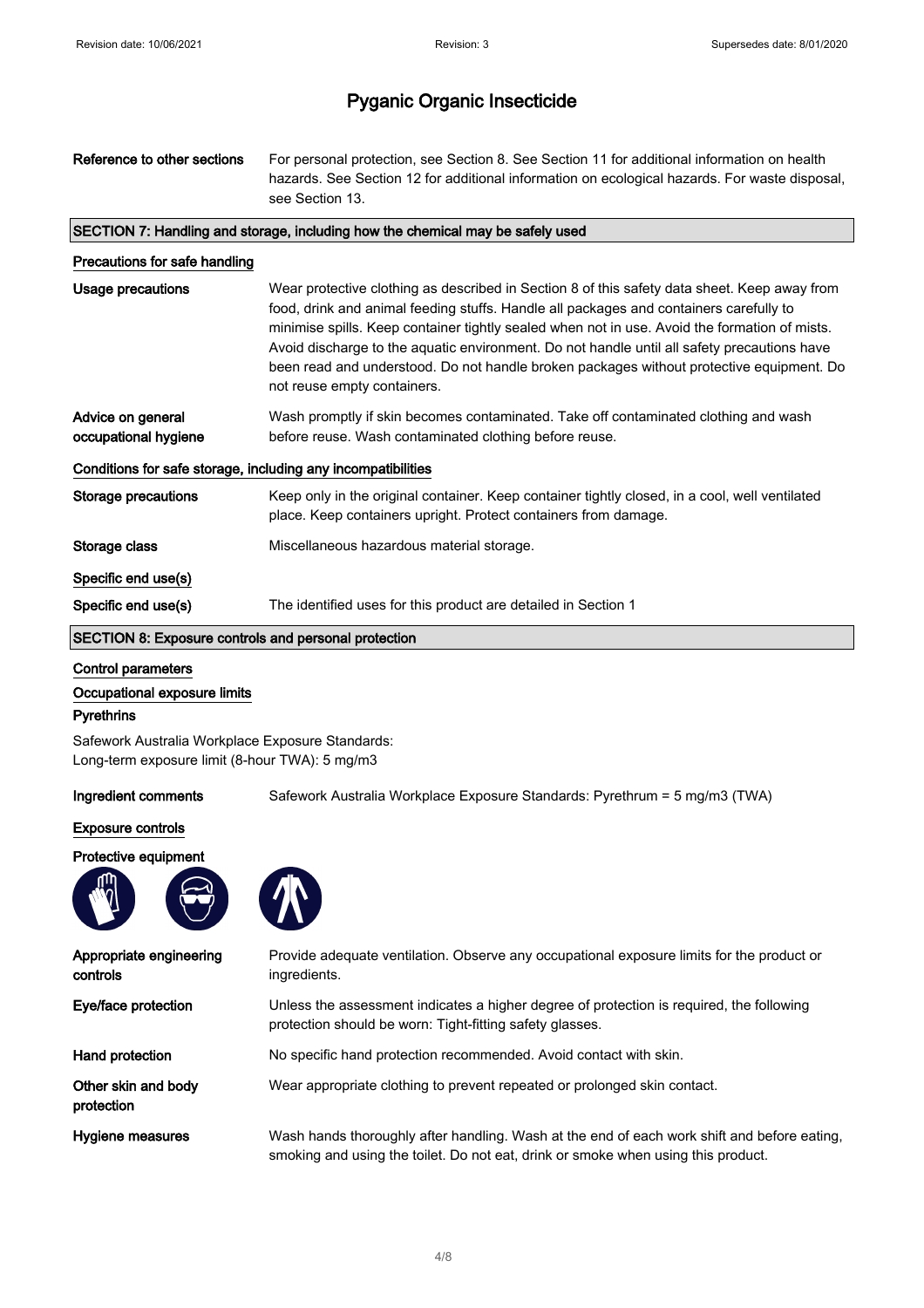| Respiratory protection                    | Ensure all respiratory protective equipment is suitable for its intended use and complies with<br>Australia/New Zealand Standard AS/NZS 1716. Check that the respirator fits tightly and the<br>filter is changed regularly. Gas and combination filter cartridges should comply with<br>Australia/New Zealand Standard AS/NZS 1716. Full face mask respirators with replaceable<br>filter cartridges should comply with Australia/New Zealand Standard AS/NZS 1716. Half mask<br>and quarter mask respirators with replaceable filter cartridges should comply with<br>Australia/New Zealand Standard AS/NZS 1716. |
|-------------------------------------------|---------------------------------------------------------------------------------------------------------------------------------------------------------------------------------------------------------------------------------------------------------------------------------------------------------------------------------------------------------------------------------------------------------------------------------------------------------------------------------------------------------------------------------------------------------------------------------------------------------------------|
| <b>Environmental exposure</b><br>controls | Keep container tightly sealed when not in use. Emissions from ventilation or work process<br>equipment should be checked to ensure they comply with the requirements of environmental<br>protection legislation. In some cases, fume scrubbers, filters or engineering modifications to<br>the process equipment will be necessary to reduce emissions to acceptable levels.                                                                                                                                                                                                                                        |

#### SECTION 9: Physical and chemical properties

| Information on basic physical and chemical properties |                                                                                                                                                                         |  |
|-------------------------------------------------------|-------------------------------------------------------------------------------------------------------------------------------------------------------------------------|--|
| Appearance                                            | Clear liquid.                                                                                                                                                           |  |
| Colour                                                | Amber, Brown.                                                                                                                                                           |  |
| Odour                                                 | Sweetish.                                                                                                                                                               |  |
| рH                                                    | pH (diluted solution): 6.45 in 5% solution                                                                                                                              |  |
| Flash point                                           | > 93.3°C Tag closed cup.                                                                                                                                                |  |
| <b>Viscosity</b>                                      | 23.7 cP @ 24°C                                                                                                                                                          |  |
| <b>Refractive index</b>                               | 1.4593                                                                                                                                                                  |  |
| <b>SECTION 10: Stability and reactivity</b>           |                                                                                                                                                                         |  |
| Reactivity                                            | There are no known reactivity hazards associated with this product.                                                                                                     |  |
| <b>Stability</b>                                      | Stable at normal ambient temperatures and when used as recommended. Stable under the<br>prescribed storage conditions.                                                  |  |
| Possibility of hazardous<br>reactions                 | No potentially hazardous reactions known.                                                                                                                               |  |
| Conditions to avoid                                   | There are no known conditions that are likely to result in a hazardous situation.                                                                                       |  |
| Materials to avoid                                    | No specific material or group of materials is likely to react with the product to produce a<br>hazardous situation.                                                     |  |
| Hazardous decomposition<br>products                   | Does not decompose when used and stored as recommended. Thermal decomposition or<br>combustion products may include the following substances: Harmful gases or vapours. |  |
| <b>SECTION 11: Toxicological information</b>          |                                                                                                                                                                         |  |
| Information on toxicological effects                  |                                                                                                                                                                         |  |
| Acute toxicity - oral                                 |                                                                                                                                                                         |  |
| Notes (oral LD <sub>50</sub> )                        | $LD_{50} > 2,000$ mg/kg, , Rat                                                                                                                                          |  |

| Acute toxicity - dermal          |                                |
|----------------------------------|--------------------------------|
| Notes (dermal LD <sub>50</sub> ) | $LD_{50} > 2,000$ mg/kg, , Rat |

Acute toxicity - inhalation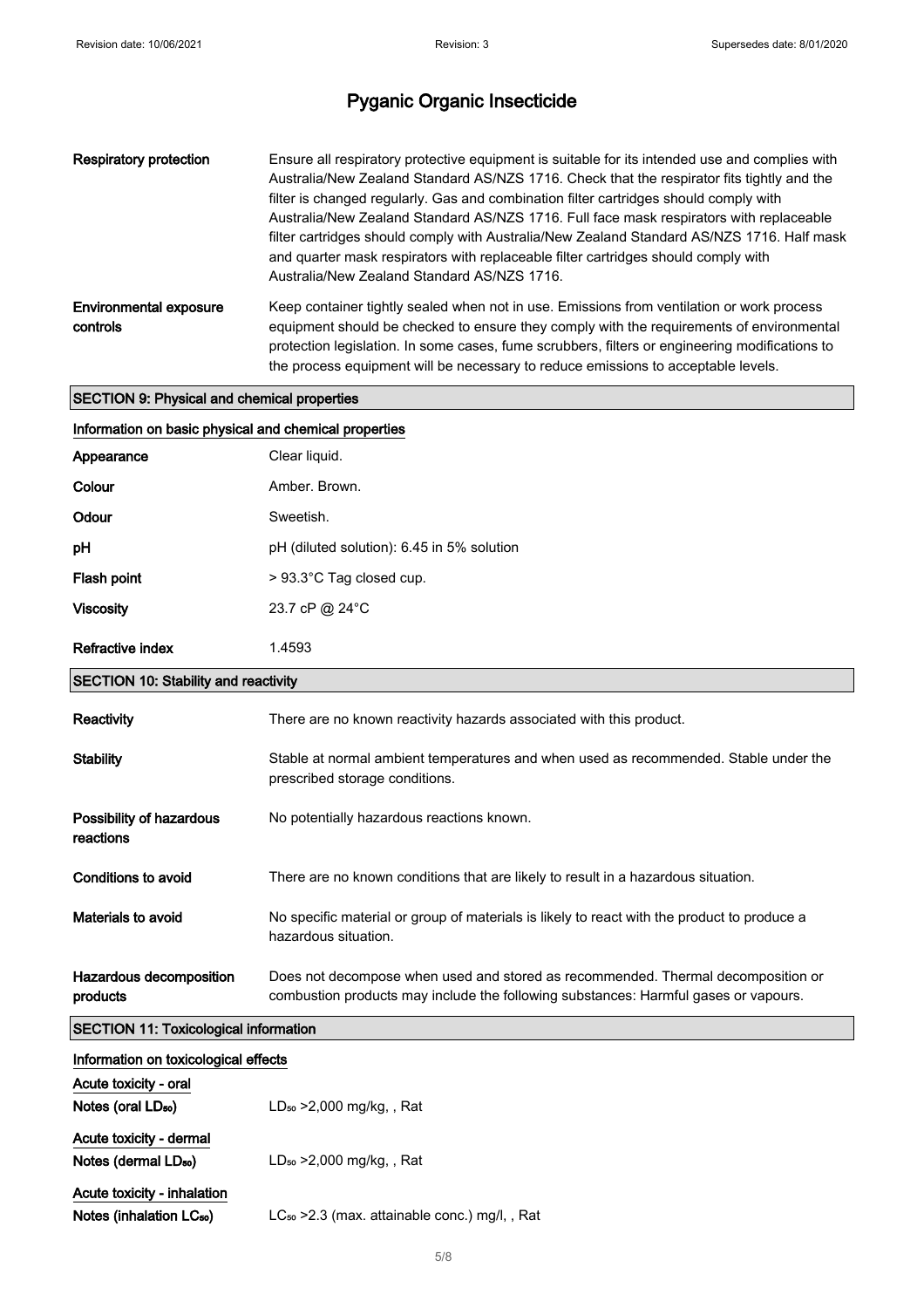| Skin corrosion/irritation<br>Animal data                             | Slightly irritating. (Rabbit)                                                                                                   |
|----------------------------------------------------------------------|---------------------------------------------------------------------------------------------------------------------------------|
| Serious eye damage/irritation                                        |                                                                                                                                 |
| Serious eye damage/irritation                                        | Slightly irritating. (Rabbit)                                                                                                   |
| <b>Respiratory sensitisation</b><br><b>Respiratory sensitisation</b> | Based on available data the classification criteria are not met.                                                                |
| <b>Skin sensitisation</b><br><b>Skin sensitisation</b>               | Sensitising. (Guinea pig)                                                                                                       |
| Germ cell mutagenicity<br>Genotoxicity - in vitro                    | Based on available data the classification criteria are not met.                                                                |
| Carcinogenicity<br>Carcinogenicity                                   | Based on available data the classification criteria are not met.                                                                |
| <b>IARC</b> carcinogenicity                                          | None of the ingredients are listed or exempt.                                                                                   |
| Reproductive toxicity<br>Reproductive toxicity - fertility           | Based on available data the classification criteria are not met.                                                                |
| Reproductive toxicity -<br>development                               | Based on available data the classification criteria are not met.                                                                |
| Specific target organ toxicity - single exposure                     |                                                                                                                                 |
| STOT - single exposure                                               | Not classified as a specific target organ toxicant after a single exposure.                                                     |
| Specific target organ toxicity - repeated exposure                   |                                                                                                                                 |
| STOT - repeated exposure                                             | Not classified as a specific target organ toxicant after repeated exposure.                                                     |
| Aspiration hazard<br>Aspiration hazard                               | Based on available data the classification criteria are not met.                                                                |
| <b>General information</b>                                           | The severity of the symptoms described will vary dependent on the concentration and the<br>length of exposure.                  |
| Inhalation                                                           | No specific symptoms known.                                                                                                     |
| Ingestion                                                            | No specific symptoms known.                                                                                                     |
| <b>Skin Contact</b>                                                  | No specific symptoms known.                                                                                                     |
| Eye contact                                                          | No specific symptoms known.                                                                                                     |
| Route of exposure                                                    | Ingestion Inhalation Skin and/or eye contact                                                                                    |
| <b>Target Organs</b>                                                 | No specific target organs known.                                                                                                |
| <b>SECTION 12: Ecological information</b>                            |                                                                                                                                 |
| <b>Toxicity</b>                                                      | Aquatic Acute 1 - H400 Very toxic to aquatic life. Aquatic Chronic 2 - H411 Toxic to aquatic<br>life with long lasting effects. |

| Acute aguatic toxicity   |                                                                           |
|--------------------------|---------------------------------------------------------------------------|
| Acute toxicity - fish    | LC <sub>50</sub> , 96 hour: 5.2 mg/l, Oncorhynchus mykiss (Rainbow trout) |
| Acute toxicity - aquatic | $LC_{50}$ , 48 hour: 12 $\mu$ g/L, Daphnia pulex                          |
| invertebrates            |                                                                           |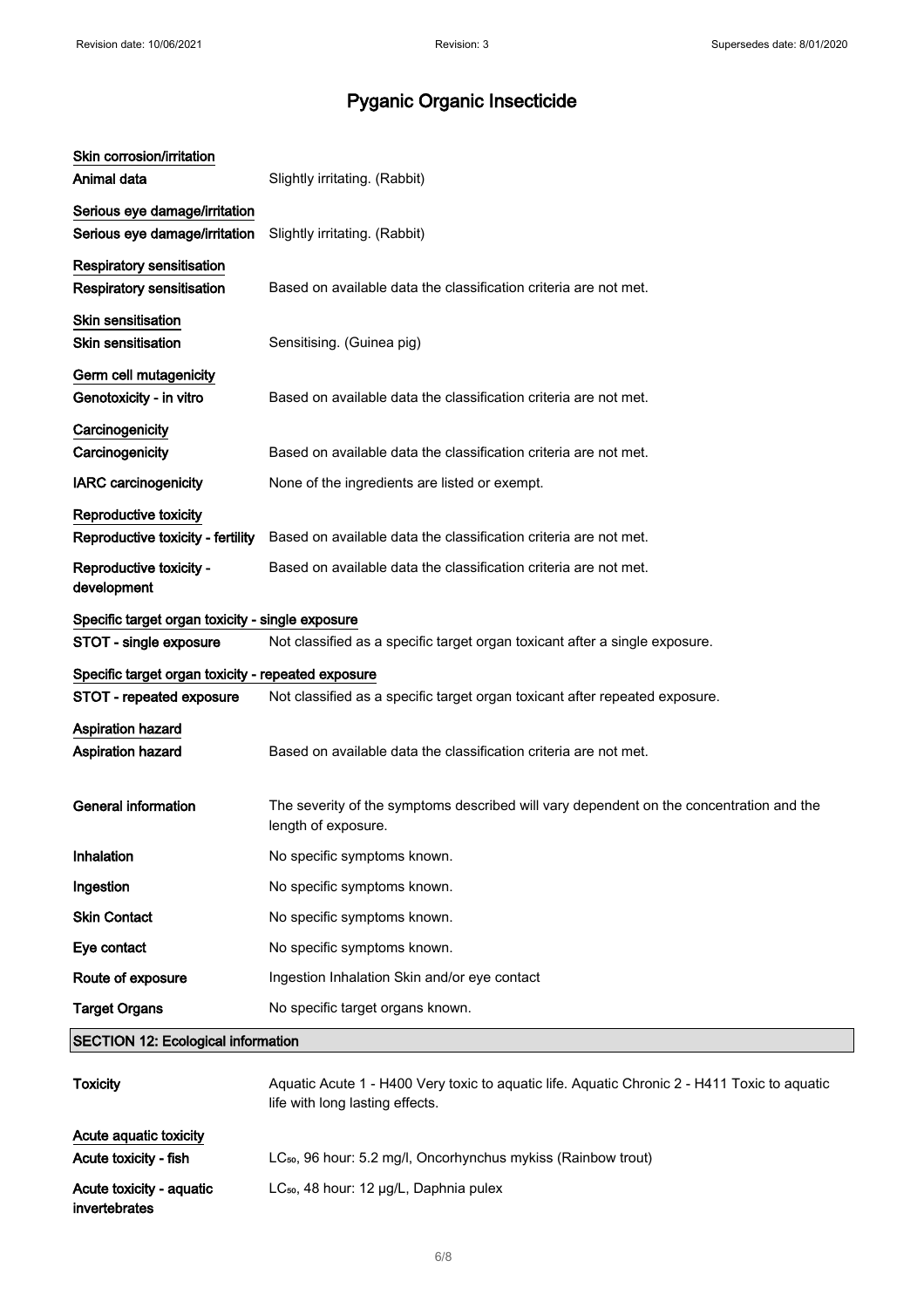| Persistence and degradability              |                                                                                                                                                                                                                                                                                                                                                                                                                                                                                                                                                                                                                                                                                                                                                                               |
|--------------------------------------------|-------------------------------------------------------------------------------------------------------------------------------------------------------------------------------------------------------------------------------------------------------------------------------------------------------------------------------------------------------------------------------------------------------------------------------------------------------------------------------------------------------------------------------------------------------------------------------------------------------------------------------------------------------------------------------------------------------------------------------------------------------------------------------|
| Persistence and degradability              | The degradability of the product is not known.                                                                                                                                                                                                                                                                                                                                                                                                                                                                                                                                                                                                                                                                                                                                |
| <b>Bioaccumulative potential</b>           |                                                                                                                                                                                                                                                                                                                                                                                                                                                                                                                                                                                                                                                                                                                                                                               |
| <b>Bioaccumulative Potential</b>           | No data available on bioaccumulation.                                                                                                                                                                                                                                                                                                                                                                                                                                                                                                                                                                                                                                                                                                                                         |
| Mobility in soil                           |                                                                                                                                                                                                                                                                                                                                                                                                                                                                                                                                                                                                                                                                                                                                                                               |
| <b>Mobility</b>                            | No data available.                                                                                                                                                                                                                                                                                                                                                                                                                                                                                                                                                                                                                                                                                                                                                            |
| Other adverse effects                      |                                                                                                                                                                                                                                                                                                                                                                                                                                                                                                                                                                                                                                                                                                                                                                               |
| Other adverse effects                      | None known.                                                                                                                                                                                                                                                                                                                                                                                                                                                                                                                                                                                                                                                                                                                                                                   |
| <b>SECTION 13: Disposal considerations</b> |                                                                                                                                                                                                                                                                                                                                                                                                                                                                                                                                                                                                                                                                                                                                                                               |
| Waste treatment methods                    |                                                                                                                                                                                                                                                                                                                                                                                                                                                                                                                                                                                                                                                                                                                                                                               |
| <b>General information</b>                 | The generation of waste should be minimised or avoided wherever possible. This material and<br>its container must be disposed of in a safe way. When handling waste, the safety precautions<br>applying to handling of the product should be considered. Care should be taken when<br>handling emptied containers that have not been thoroughly cleaned or rinsed out. Empty<br>containers or liners may retain some product residues and hence be potentially hazardous.                                                                                                                                                                                                                                                                                                     |
| <b>Disposal methods</b>                    | Triple or preferably pressure rinse containers before disposal. Add rinsings to spray tank. DO<br>NOT dispose of undiluted chemicals on site. If recycling, replace cap and return clean<br>containers to recycler or designated collection point.<br>If not recycling, break, crush, or puncture and deliver empty packaging for appropriate<br>disposal to an approved waste management facility. If an approved waste management<br>facility is not available bury the empty packaging 500 mm below the surface in a disposal pit<br>specifically marked and set up for this purpose clear of waterways, desirable vegetation and<br>tree roots, in compliance with relevant Local, State or Territory government regulations. DO<br>NOT burn empty containers or product. |
| <b>SECTION 14: Transport information</b>   |                                                                                                                                                                                                                                                                                                                                                                                                                                                                                                                                                                                                                                                                                                                                                                               |
| General                                    | Not a dangerous good for transport by Road and Rail according to ADG 7 code                                                                                                                                                                                                                                                                                                                                                                                                                                                                                                                                                                                                                                                                                                   |
| <b>UN number</b><br>3082                   |                                                                                                                                                                                                                                                                                                                                                                                                                                                                                                                                                                                                                                                                                                                                                                               |
| UN proper shipping name                    |                                                                                                                                                                                                                                                                                                                                                                                                                                                                                                                                                                                                                                                                                                                                                                               |
|                                            | ENVIRONMENTALLY HAZARDOUS SUBSTANCE, LIQUID, N.O.S.                                                                                                                                                                                                                                                                                                                                                                                                                                                                                                                                                                                                                                                                                                                           |
| Transport hazard class(es)<br>9            |                                                                                                                                                                                                                                                                                                                                                                                                                                                                                                                                                                                                                                                                                                                                                                               |
| Packing group                              |                                                                                                                                                                                                                                                                                                                                                                                                                                                                                                                                                                                                                                                                                                                                                                               |
| Ш                                          |                                                                                                                                                                                                                                                                                                                                                                                                                                                                                                                                                                                                                                                                                                                                                                               |
| Special precautions for user               |                                                                                                                                                                                                                                                                                                                                                                                                                                                                                                                                                                                                                                                                                                                                                                               |
| <b>Hazchem Code</b>                        | 3Z                                                                                                                                                                                                                                                                                                                                                                                                                                                                                                                                                                                                                                                                                                                                                                            |
| <b>SECTION 15: Regulatory information</b>  |                                                                                                                                                                                                                                                                                                                                                                                                                                                                                                                                                                                                                                                                                                                                                                               |
| Inventories<br>Australia - AICS            |                                                                                                                                                                                                                                                                                                                                                                                                                                                                                                                                                                                                                                                                                                                                                                               |

Not applicable